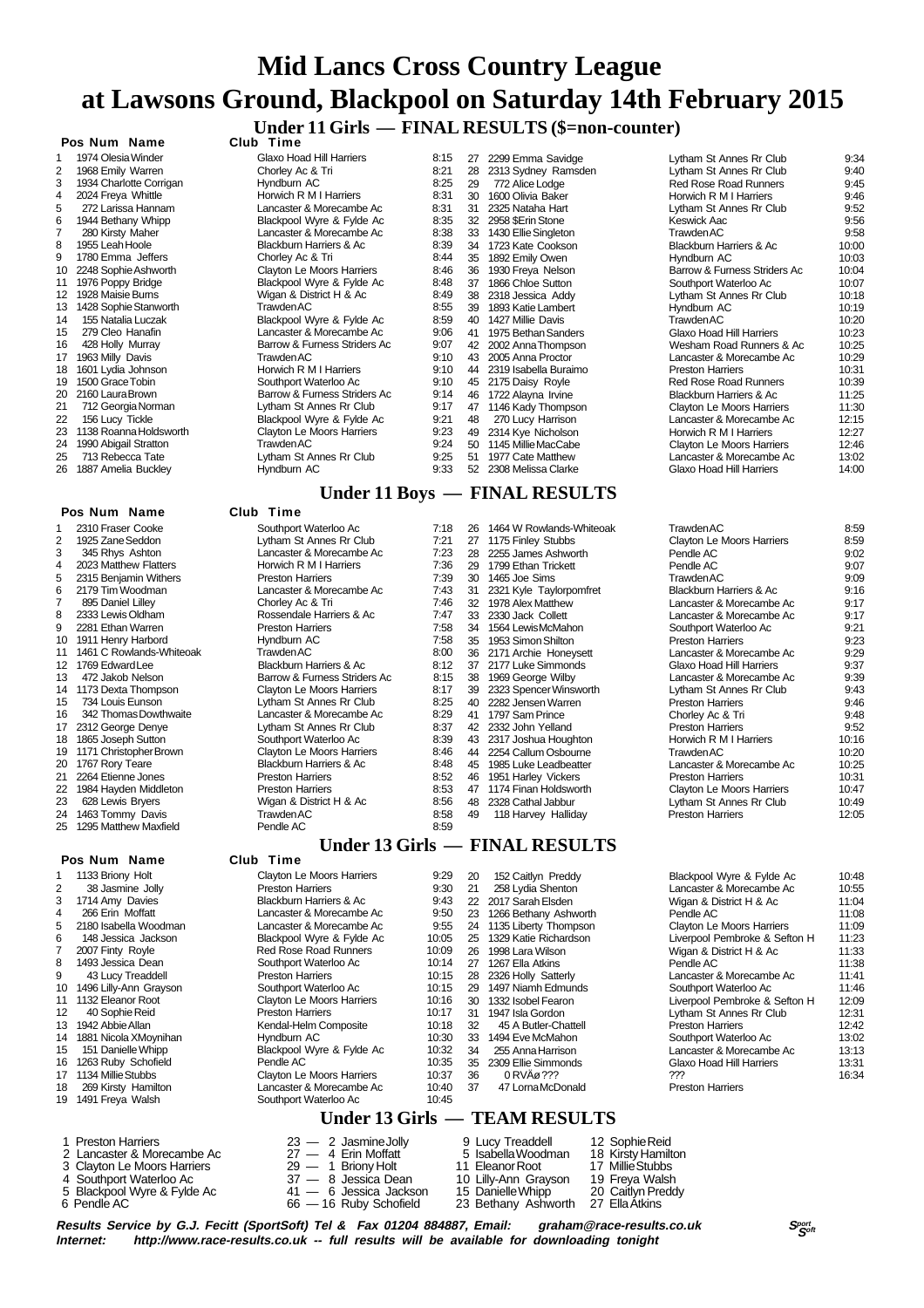### **Race 4 - Under 13 Boys — FINAL RESULTS (\$=non-counter)**

|                                                                                                                                                                                                                                                                                                                                                           |                                                                                                                                                                                                                                                                                                                                                                     | Race 4 - Under 13 Boys — FINAL RESULTS ( $\overline{p}$ =non-counter)                                                                                                                                                                                                                                                                                                                                                                                                        |                                                                                                                                                                                                                                                                                                                                                                                                                                                             |
|-----------------------------------------------------------------------------------------------------------------------------------------------------------------------------------------------------------------------------------------------------------------------------------------------------------------------------------------------------------|---------------------------------------------------------------------------------------------------------------------------------------------------------------------------------------------------------------------------------------------------------------------------------------------------------------------------------------------------------------------|------------------------------------------------------------------------------------------------------------------------------------------------------------------------------------------------------------------------------------------------------------------------------------------------------------------------------------------------------------------------------------------------------------------------------------------------------------------------------|-------------------------------------------------------------------------------------------------------------------------------------------------------------------------------------------------------------------------------------------------------------------------------------------------------------------------------------------------------------------------------------------------------------------------------------------------------------|
| Pos Num Name<br>200 Benjamin Preddy<br>1<br>2<br>1763 Jamie Teare<br>3<br>1642 Lewis Wilkes<br>4<br>2344 James Cain<br>5<br>1350 Joe Houghton<br>6<br>201 James Smith<br>7<br>2331 Sam Flaherty<br>8<br>2324 Jacob Smith<br>1910 George Owen<br>9<br>112 Liam Blackwell<br>10<br>2038 Tom Massey<br>11<br>332 Tyler Hannafin<br>12<br>13 2957 \$Sam Stone | Club Time<br>Blackpool Wyre & Fylde Ac<br>Blackburn Harriers & Ac<br>Horwich R M I Harriers<br>Southport Waterloo Ac<br>Liverpool Pembroke & Sefton H<br>Blackpool Wyre & Fylde Ac<br>Liverpool Harriers & Ac<br>Kendal Amateur Athletic Club<br>Hyndburn AC<br><b>Preston Harriers</b><br>Horwich R M I Harriers<br>Lancaster & Morecambe Ac<br><b>Keswick Aac</b> | 10:21<br>473 Harvey Cooper<br>14<br>11:03<br>15 2048 Adam Chippendale<br>11:11<br>202 Jamie Jackson<br>16<br>11:17<br>17 2011 Bruno Eaves<br>11:18<br>18 1352 Alex Lang<br>11:19<br>19 1643 Kieran Kinealy<br>11:23<br>20 1765 Daniel Brown<br>11:28<br>21<br>331 Harry Shaw<br>11:33<br>22 2049 Anthony Beresford<br>11:41<br>23 1970 Jack Tickle<br>11:47<br>24<br>684 Toby Umpleby<br>11:51<br>25<br>114 Aaron Hallidav<br>12:00<br>Race 4 - Under 13 Boys — TEAM RESULTS | Barrow & Furness Striders Ac<br>12:04<br><b>Preston Harriers</b><br>12:06<br>12:17<br>Blackpool Wyre & Fylde Ac<br>Blackpool Wyre & Fylde Ac<br>12:24<br>Liverpool Pembroke & Sefton H<br>12:25<br>Horwich R M I Harriers<br>12:33<br>Blackburn Harriers & Ac<br>12:36<br>Lancaster & Morecambe Ac<br>12:48<br>13:11<br>Blackburn Harriers & Ac<br>Blackpool Wyre & Fylde Ac<br>13:15<br>Kendal-Helm Composite<br>13:23<br>15:35<br><b>Preston Harriers</b> |
|                                                                                                                                                                                                                                                                                                                                                           |                                                                                                                                                                                                                                                                                                                                                                     | NOTE: Unattached and non-counters are DELETED before teams are calculated                                                                                                                                                                                                                                                                                                                                                                                                    |                                                                                                                                                                                                                                                                                                                                                                                                                                                             |
| 1 Blackpool Wyre & Fylde Ac<br>2 Horwich R M I Harriers<br>3 Blackburn Harriers & Ac<br>4 Preston Harriers                                                                                                                                                                                                                                                | $22 - 1$ Benjamin Preddy<br>32 - 3 Lewis Wilkes<br>$42 - 2$ Jamie Teare<br>48 - 10 Liam Blackwell                                                                                                                                                                                                                                                                   | 6 James Smith<br>15 Jamie Jackson<br>11 Tom Massey<br>18 Kieran Kinealy<br>19 Daniel Brown<br>21 Anthony Beresford<br>14 Adam Chippendale<br>24 Aaron Halliday                                                                                                                                                                                                                                                                                                               |                                                                                                                                                                                                                                                                                                                                                                                                                                                             |
|                                                                                                                                                                                                                                                                                                                                                           |                                                                                                                                                                                                                                                                                                                                                                     | Race 4 - Under 15 Girls — FINAL RESULTS (\$=non-counter)                                                                                                                                                                                                                                                                                                                                                                                                                     |                                                                                                                                                                                                                                                                                                                                                                                                                                                             |
| Pos Num Name<br>709 Ella Moulding<br>1<br>2<br>249 Emma Whitaker<br>1708 Maddie Elliott<br>3<br>1235 Imogen Burrow<br>4<br>5<br>1130 Alice Pier<br>1710 Hannah Cookson<br>6<br>7<br>1939 Jemma Litzke                                                                                                                                                     | Club Time<br>Lytham St Annes Rr Club<br>Lancaster & Morecambe Ac<br>Blackburn Harriers & Ac<br>Kendal-Helm Composite<br>Clayton Le Moors Harriers<br>Blackburn Harriers & Ac<br>Kendal-Helm Composite                                                                                                                                                               | 1234 Mia Senior<br>8<br>11:04<br>9<br>1709 Natalya Irvine<br>11:14<br>10 2016 Sophie Elsden<br>11:49<br>143 Taylor Holland<br>11<br>11:56<br>12 2316 Aimee Everett<br>12:12<br>13 643 Imogen Gorst<br>12:20<br>708 Chloe Norman<br>14<br>12:27                                                                                                                                                                                                                               | Kendal-Helm Composite<br>12:35<br>Blackburn Harriers & Ac<br>12:47<br>Wigan & District H & Ac<br>12:49<br>Blackpool Wyre & Fylde Ac<br>12:59<br>Barrow & Furness Striders Ac<br>13:12<br>13:24<br>Kendal-Helm Composite<br>Lytham St Annes Rr Club<br>13:25                                                                                                                                                                                                 |
|                                                                                                                                                                                                                                                                                                                                                           |                                                                                                                                                                                                                                                                                                                                                                     | Race 4 - Under 15 Girls — TEAM RESULTS                                                                                                                                                                                                                                                                                                                                                                                                                                       |                                                                                                                                                                                                                                                                                                                                                                                                                                                             |
|                                                                                                                                                                                                                                                                                                                                                           |                                                                                                                                                                                                                                                                                                                                                                     | NOTE: Unattached and non-counters are DELETED before teams are calculated                                                                                                                                                                                                                                                                                                                                                                                                    |                                                                                                                                                                                                                                                                                                                                                                                                                                                             |
|                                                                                                                                                                                                                                                                                                                                                           |                                                                                                                                                                                                                                                                                                                                                                     |                                                                                                                                                                                                                                                                                                                                                                                                                                                                              |                                                                                                                                                                                                                                                                                                                                                                                                                                                             |
| 1 Blackburn Harriers & Ac<br>2 Kendal-Helm Composite                                                                                                                                                                                                                                                                                                      | 18 - 3 Maddie Elliott<br>$19 - 4$ Imogen Burrow                                                                                                                                                                                                                                                                                                                     | 6 Hannah Cookson<br>9 Natalya Irvine<br>7 Jemma Litzke<br>8 Mia Senior                                                                                                                                                                                                                                                                                                                                                                                                       |                                                                                                                                                                                                                                                                                                                                                                                                                                                             |
|                                                                                                                                                                                                                                                                                                                                                           |                                                                                                                                                                                                                                                                                                                                                                     |                                                                                                                                                                                                                                                                                                                                                                                                                                                                              |                                                                                                                                                                                                                                                                                                                                                                                                                                                             |
|                                                                                                                                                                                                                                                                                                                                                           |                                                                                                                                                                                                                                                                                                                                                                     | Race 5 - Under 15 Boys — FINAL RESULTS                                                                                                                                                                                                                                                                                                                                                                                                                                       |                                                                                                                                                                                                                                                                                                                                                                                                                                                             |
| Pos Num Name<br>$\mathbf{1}$<br>99 Nathan Dunn<br>1289 Kai Atkins<br>2<br>3<br>1849 Joshua Whitehead<br>1345 Daniel Jones<br>4<br>5<br>1344 Matthew Richardson<br>6<br>321 Shea Hannam<br>7<br>1346 Joseph Martin<br>1158 Curtis Holt<br>8<br>9<br>469 Jake Cooper<br>312 Joseph Twigg<br>10<br>2166 Dexter Sparrow<br>11                                 | Club Time<br><b>Preston Harriers</b><br>Pendle AC<br>Rossendale Harriers & Ac<br>Liverpool Pembroke & Sefton H<br>Liverpool Pembroke & Sefton H<br>Lancaster & Morecambe Ac<br>Liverpool Pembroke & Sefton H<br><b>Clayton Le Moors Harriers</b><br>Barrow & Furness Striders Ac<br>Lancaster & Morecambe Ac<br><b>Preston Harriers</b>                             | 12 1288 Timothy Barnes<br>13:26<br>406 Daniel Moss<br>13<br>13:31<br>14 1162 Thomas Bradley<br>13:40<br>15 1924 Adam Jones<br>14:12<br>16 1641 Robert Gibson<br>14:24<br>17 1286 Harry Schofield<br>14:33<br>18 1160 Simon Wilshaw<br>14:57<br>19 1556 Sam Cain<br>15:02<br>20 1292 Harvey VanGeffen<br>15:04<br>21 1284 Geffen Jacob Van<br>15:09<br>15:25                                                                                                                  | Pendle AC<br>15:40<br>15:56<br>Wesham Road Runners & Ac<br><b>Clayton Le Moors Harriers</b><br>16:01<br>Liverpool Pembroke & Sefton H<br>16:21<br>Horwich R M I Harriers<br>16:26<br>Pendle AC<br>16:46<br>Clayton Le Moors Harriers<br>16:52<br>Southport Waterloo Ac<br>18:00<br>Pendle AC<br>18:15<br>Pendle AC<br>19:05                                                                                                                                 |
|                                                                                                                                                                                                                                                                                                                                                           |                                                                                                                                                                                                                                                                                                                                                                     | Race 5 - Under 15 Boys — TEAM RESULTS                                                                                                                                                                                                                                                                                                                                                                                                                                        |                                                                                                                                                                                                                                                                                                                                                                                                                                                             |
| 1 Liverpool Pembroke & Sefton H<br>2 Pendle AC<br>3 Clayton Le Moors Harriers                                                                                                                                                                                                                                                                             | $16 - 4$ Daniel Jones<br>31 - 2 Kai Atkins<br>40 - 8 Curtis Holt                                                                                                                                                                                                                                                                                                    | 5 Matthew Richardson 7 Joseph Martin<br>12 Timothy Barnes<br>17 Harry Schofield<br>14 Thomas Bradley<br>18 Simon Wilshaw                                                                                                                                                                                                                                                                                                                                                     |                                                                                                                                                                                                                                                                                                                                                                                                                                                             |
|                                                                                                                                                                                                                                                                                                                                                           |                                                                                                                                                                                                                                                                                                                                                                     | Race 5 - Under 17 Women — FINAL RESULTS                                                                                                                                                                                                                                                                                                                                                                                                                                      |                                                                                                                                                                                                                                                                                                                                                                                                                                                             |
| Pos Num Name<br>239 Georgia Hannam<br>1<br>2<br>139 Jessica Rogers<br>2272 Daisy Purcell<br>3<br>1129 Bethany Quinn<br>4                                                                                                                                                                                                                                  | Club Time<br>Lancaster & Morecambe Ac<br>Blackpool Wyre & Fylde Ac<br>Kendal Amateur Athletic Club<br>Clayton Le Moors Harriers                                                                                                                                                                                                                                     | 15:52<br>16:09<br>16:22<br>20:21                                                                                                                                                                                                                                                                                                                                                                                                                                             |                                                                                                                                                                                                                                                                                                                                                                                                                                                             |
|                                                                                                                                                                                                                                                                                                                                                           |                                                                                                                                                                                                                                                                                                                                                                     | Race 5 - Under 17 Women — TEAM RESULTS                                                                                                                                                                                                                                                                                                                                                                                                                                       |                                                                                                                                                                                                                                                                                                                                                                                                                                                             |
|                                                                                                                                                                                                                                                                                                                                                           |                                                                                                                                                                                                                                                                                                                                                                     | No complete teams                                                                                                                                                                                                                                                                                                                                                                                                                                                            |                                                                                                                                                                                                                                                                                                                                                                                                                                                             |
|                                                                                                                                                                                                                                                                                                                                                           |                                                                                                                                                                                                                                                                                                                                                                     | Race 6 - Under 17 Men — FINAL RESULTS (\$=non-counter)                                                                                                                                                                                                                                                                                                                                                                                                                       |                                                                                                                                                                                                                                                                                                                                                                                                                                                             |
| Pos Num Name                                                                                                                                                                                                                                                                                                                                              | Club Time                                                                                                                                                                                                                                                                                                                                                           |                                                                                                                                                                                                                                                                                                                                                                                                                                                                              |                                                                                                                                                                                                                                                                                                                                                                                                                                                             |
| 2374 Nathan Townsend<br>1<br>2<br>1275 James Marchant<br>3<br>1993 Jake Lonsdale<br>4<br>1156 Jordan McDonald<br>5<br>462 Ryan Everett<br>1897 William Moynihan<br>6<br>2089 Callum Ross<br>7<br>8<br>95 Robert Bryning                                                                                                                                   | Horwich R M I Harriers<br>Pendle AC<br><b>Preston Harriers</b><br>Clayton Le Moors Harriers<br>Barrow & Furness Striders Ac<br>Hyndburn AC<br>Pendle AC<br><b>Preston Harriers</b>                                                                                                                                                                                  | 192 Samuel Matthews<br>9<br>21:29<br>10 1931 Murray Murray<br>21:36<br>191 Thomas Matthews<br>11<br>21:48<br>12 1341 Joseph Chadderton<br>22:23<br>13 2030 Ethan Hodgkinson<br>22:59<br>14 2078 \$Nathan Cheetham<br>23:00<br>15 2354 Hugo Kearsey<br>23:04<br>187 Coner Millward<br>16<br>23:33<br>.17M<br>THE A M IN DECITIE THE                                                                                                                                           | Blackpool Wyre & Fylde Ac<br>23:40<br>Barrow & Furness Striders Ac<br>23:42<br>Blackpool Wyre & Fylde Ac<br>24:40<br>Liverpool Pembroke & Sefton H<br>24:41<br><b>Red Rose Road Runners</b><br>26:58<br>Blackpool Wyre & Fylde Ac<br>29:48<br>Southport Waterloo Ac<br>29:48<br>33:14<br>Blackpool Wyre & Fylde Ac                                                                                                                                          |
|                                                                                                                                                                                                                                                                                                                                                           | D.<br>$TT_{11}$ , $T_{12}$ , $T_{13}$                                                                                                                                                                                                                                                                                                                               |                                                                                                                                                                                                                                                                                                                                                                                                                                                                              |                                                                                                                                                                                                                                                                                                                                                                                                                                                             |

#### **Race 6 - Under 17 Men — TEAM RESULTS NOTE: Unattached and non-counters are DELETED before teams are calculated**

1 Blackpool Wyre & Fylde Ac 35 — 9 Samuel Matthews 11 Thomas Matthews 15 Coner Millward

**Results Service by G.J. Fecitt (SportSoft) Tel & Fax 01204 884887, Email: graham@race-results.co.uk Special Special<br>Internet: http://www.race-results.co.uk -- full results will be available for downloading tonight** http://www.race-results.co.uk -- full results will be available for downloading tonight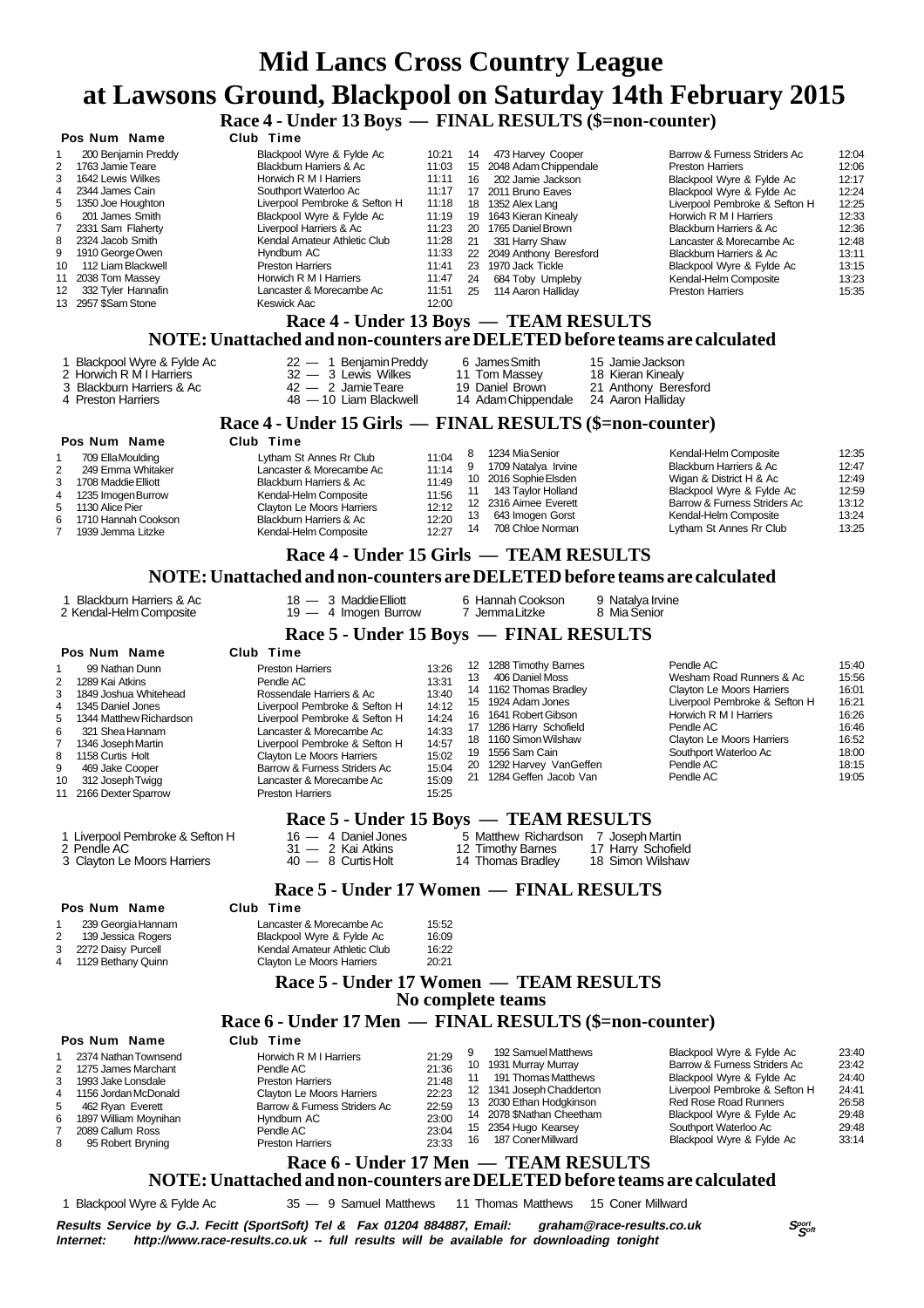#### **Race 6 - Ladies under 20**

|              | Pos Num Name             | Cat/Pos | Club                           | Time  |
|--------------|--------------------------|---------|--------------------------------|-------|
| 1            | 134 Alisha Johnson       | L20     | 1 Blackpool Wyre & Fylde Ac    | 24:04 |
| $\mathbf{2}$ | 706 Layla Foley          | L20     | 2 Lytham St Annes Rr Club      | 24:53 |
| 3            | 16 Laura Sullivan        | L20     | 3 Preston Harriers             | 25:27 |
| 4            | 2072 Tilly McCarthy      | L20     | 4 Lancaster University         | 26:15 |
| 5            | 1871 Ellen Sagar-Hesketh | L20     | 5 Hyndburn AC                  | 26:45 |
| 6.           | 420 Sophie Seddon        | L20     | 6 Barrow & Furness Striders Ac | 31:01 |
|              |                          |         |                                |       |

### **Race 6 - Ladies under 20 — TEAM RESULTS**

#### **No complete teams**

#### **Race 6 - Ladies over 18**

|          | Pos Num Name                                     | Cat/Pos    | Club                                                | Time           |            |                                                |                       |    |                                                           |                |
|----------|--------------------------------------------------|------------|-----------------------------------------------------|----------------|------------|------------------------------------------------|-----------------------|----|-----------------------------------------------------------|----------------|
| 1        | 413 Anna Lupton                                  | L35        | 1 Barrow & Furness Striders Ac                      | 22:58          | 71         | 1058 Nancy Bailey                              | L45                   |    | 18 Accrington Road Runners                                | 30:19          |
| 2        | 2033 Caroline Baxter                             | L          | 2 Lancaster & Morecambe Ac                          | 23:18          | 72         | 2029 Sarah Maltby                              | L                     |    | 72 Red Rose Road Runners                                  | 30:21          |
| 3        | 955 Clare McKeown                                | L35        | 2 Border Harriers & Ac                              | 23:47          | 73         | 1106 Dawn Richardson                           | L45                   |    | 19 Clayton Le Moors Harriers                              | 30:23          |
| 4        | 134 Alisha Johnson                               | L20        | 1 Blackpool Wyre & Fylde Ac<br>5 Trawden AC         | 24:04          | 74         | 2337 Polly Bibby                               | L                     |    | 74 Red Rose Road Runners                                  | 30:29          |
| 5<br>6   | 1420 Christina Singleton<br>418 Christina Wiejak | L.<br>L    | 6 Barrow & Furness Striders Ac                      | 24:11<br>24:24 | 75<br>76   | 229 Gill Hamilton                              | L35                   |    | 20 Lancaster & Morecambe Ac<br>20 Lytham St Annes Rr Club | 30:38<br>30:43 |
| 7        | 699 Joanna Goorney                               | L45        | 1 Lytham St Annes Rr Club                           | 24:32          | 77         | 698 Dawn Bloor<br>6 Vicki Sherrington          | L45<br>L35            |    | 21 Preston Harriers                                       | 30:45          |
| 8        | 358 Catherine Carrdus                            | L35        | 3 Wesham Road Runners & Ac                          | 24:33          | 78         | 2370 Christine Brooke                          | L45                   |    | 21 Blackpool Wyre & Fylde Ac                              | 30:46          |
| 9        | 2063 Jayne Perry                                 | L          | 9 Lancaster & Morecambe Ac                          | 24:36          | 79         | 1471 Carole James                              | L45                   |    | 22 Southport Waterloo Ac                                  | 30:49          |
| 10       | 1317 Lauren Wilson                               | L          | 10 Liverpool Pembroke & Sefton H                    | 24:47          | 80         | 1117 Sarah Whittaker                           | L35                   |    | 22 Clayton Le Moors Harriers                              | 30:51          |
| 11       | 706 Layla Foley                                  | L20        | 2 Lytham St Annes Rr Club                           | 24:53          | 81         | 420 Sophie Seddon                              | L20                   |    | 6 Barrow & Furness Striders Ac                            | 31:01          |
| 12       | 1588 Suzanne Budgett                             | L45        | 2 Horwich R M I Harriers                            | 25:05          | 82         | 366 Jenn Thompson                              | L35                   |    | 23 Wesham Road Runners & Ac                               | 31:09          |
| 13       | 534 Jayne Taylor                                 | L45        | 3 Wigan & District H & Ac                           | 25:10          | 83         | 2070 Kaylea Haynes                             | L                     |    | 83 Lancaster University                                   | 31:13          |
| 14       | 4 Philippa Walsh                                 | L45        | 4 Preston Harriers                                  | 25:15          | 84         | 750 Margaret Lupton                            | L45                   |    | 23 Red Rose Road Runners                                  | 31:18          |
| 15       | 13 Jenny Parker                                  | L          | 15 Preston Harriers                                 | 25:16          | 85         | 631 Susan Booth                                | L45                   |    | 24 Kendal Amateur Athletic Club                           | 31:30          |
| 16       | 1060 Debbie Gowans                               | L45<br>L20 | 5 Accrington Road Runners<br>3 Preston Harriers     | 25:17          | 86         | 2057 Sarah Grisdale                            | L                     |    | 86 Barrow & Furness Striders Ac                           | 31:34          |
| 17<br>18 | 16 Laura Sullivan<br>415 Katie Savage            | L          | 18 Barrow & Furness Striders Ac                     | 25:27<br>25:29 | 87<br>88   | 1695 Michelle Teare                            | L35<br>L              |    | 24 Blackburn Harriers & Ac                                | 31:37<br>31:40 |
| 19       | 641 Mairead Rocke                                | L          | 19 Kendal Amateur Athletic Club                     | 25:58          | 89         | 2071 Laura Lewis<br>1112 Helen Burnett         | L35                   |    | 88 Lancaster University<br>25 Clayton Le Moors Harriers   | 31:49          |
| 20       | 133 Emily Japp                                   | L          | 20 Blackpool Wyre & Fylde Ac                        | 26:09          | 90         | 2235 Dawn Maher                                | L.                    |    | 90 Blackpool Wyre & Fylde Ac                              | 31:49          |
| 21       | 2345 Elizabeth Lakeland                          | L          | 21 Blackpool Wyre & Fylde Ac                        | 26:13          | 91         | 629 Dianne Priestley                           | L <sub>55</sub>       |    | 3 Kendal Amateur Athletic Club                            | 31:51          |
| 22       | 2072 Tilly McCarthy                              | L20        | 4 Lancaster University                              | 26:15          | 92         | 751 Debbie Porter                              | L35                   |    | 26 Red Rose Road Runners                                  | 31:59          |
| 23       | 2192 Rebecca McLean                              | L          | 23 Lancaster University                             | 26:22          | 93         | 507 Bethany Bloor                              | L.                    |    | 93 Lancaster University                                   | 32:04          |
| 24       | 121 Bev Wright                                   | L45        | 6 Blackpool Wyre & Fylde Ac                         | 26:30          | 94         | 2196 Catherine Grisedale                       | L <sub>55</sub>       |    | 4 Barrow & Furness Striders Ac                            | 32:12          |
| 25       | 1871 Ellen Sagar-Hesketh                         | L20        | 5 Hyndburn AC                                       | 26:45          | 95         | 1694 Carol Cookson                             | L35                   |    | 27 Blackburn Harriers & Ac                                | 32:12          |
| 26       | 544 Nina Fisher                                  | L          | 26 Wigan & District H & Ac                          | 26:50          | 96         | 695 Julia Rolfe                                | L45                   |    | 25 Lytham St Annes Rr Club                                | 32:16          |
| 27       | 1481 Tracey Peters                               | L          | 27 Southport Waterloo Ac                            | 26:51          | 97         | 486 Sarah Scott                                | L35                   |    | 28 Thornton-Cleveleys RC                                  | 32:19          |
| 28       | 412 Jill Seddon                                  | L35        | 4 Barrow & Furness Striders Ac                      | 27:01          | 98         | 479 Julie Sherwood                             | L45                   |    | 26 Thornton-Cleveleys RC                                  | 32:21          |
| 29       | 1318 Samantha Wade                               | L          | 29 Liverpool Pembroke & Sefton H                    | 27:09          | 99         | 2028 Joan Gouldthorpe                          | L55                   |    | 5 Red Rose Road Runners                                   | 32:46          |
| 30       | 128 Stasia Bligh<br>1077 Lisa Parker             | L35<br>L35 | 5 Blackpool Wyre & Fylde Ac                         | 27:11<br>27:13 |            | 100 2131 Sarah Helliwell                       | L.<br>L <sub>55</sub> |    | 100 Clayton Le Moors Harriers                             | 32:55          |
| 31<br>32 | 953 Fiona Smith                                  | L45        | 6 Accrington Road Runners<br>7 Border Harriers & Ac | 27:15          | 101        | 693 Pamela Hardman<br>102 1259 Janet Barnes    | L45                   |    | 6 Lytham St Annes Rr Club<br>27 Pendle AC                 | 33:20<br>33:29 |
| 33       | 537 Jacqui Jones                                 | L45        | 8 Wigan & District H & Ac                           | 27:23          |            | 103 2375 Alison Hargreaves                     | L45                   |    | 28 Accrington Road Runners                                | 33:38          |
| 34       | 2053 Leanne Jackson                              | L          | 34 Barrow & Furness Striders Ac                     | 27:34          | 104        | 827 Shelley Parkinson                          | L <sub>55</sub>       |    | 7 Chorley Ac & Tri                                        | 33:51          |
| 35       | 2 Marion Hesketh                                 | L55        | 1 Preston Harriers                                  | 27:34          |            | 105 533 Pauline Foster                         | L45                   |    | 29 Wigan & District H & Ac                                | 34:01          |
| 36       | 2371 Jackie Hodgson                              | L35        | 7 Barlick Fr                                        | 27:36          |            | 106 1114 Rachel Todd                           | L35                   |    | 29 Clayton Le Moors Harriers                              | 34:05          |
| 37       | 702 Melanie Koth                                 | L35        | 8 Lytham St Annes Rr Club                           | 27:46          |            | 107 2925 Vicky Gore                            | L                     |    | 107 Red Rose Road Runners                                 | 34:08          |
| 38       | 2062 Erica Booth                                 | L35        | 9 Horwich R M I Harriers                            | 27:49          |            | 108 1115 Michele Butschok                      | L35                   | 30 | Clayton Le Moors Harriers                                 | 34:18          |
| 39       | 1182 Emma Bailey                                 | L35        | 10 Barlick Fr                                       | 27:52          |            | 109 742 Karen Clark                            | L55                   |    | 8 Red Rose Road Runners                                   | 34:23          |
| 40       | 1971 Michelle Tickle                             | L35        | 11 Blackpool Wyre & Fylde Ac                        | 28:06          | 110        | 7 Helen Boyer                                  | L35                   |    | 31 Preston Harriers                                       | 34:25          |
|          | 41 2115 Manssa Cornall                           | L          | 41 Garstang                                         | 28:09          |            | 111 2956 \$Kirsty Bangham                      | L35                   |    | 32 Ranelaugh                                              | 34:40          |
| 42       | 213 Amie McAvoy<br>1181 Rachel Lowther           | L<br>L35   | 42 Garstang<br>12 Barlick Fr                        | 28:15<br>28:20 |            | 112 2251 Charis Rowlands                       | L45                   |    | 30 Trawden AC                                             | 34:46          |
| 43<br>44 | 1070 Laura Hudson                                | L35        | 13 Accrington Road Runners                          | 28:24          |            | 113 207 Denise Hughes<br>114 2349 Cindy Hughes | L45<br>L.             |    | 31 Garstang<br>114 Garstang                               | 34:49<br>34:58 |
| 45       | 124 Laura Lawler                                 | L45        | 9 Blackpool Wyre & Fylde Ac                         | 28:28          |            | 115 1469 Jane Blacklin                         | L45                   |    | 32 Southport Waterloo Ac                                  | 35:13          |
| 46       | 407 Lou Lyness                                   | L65        | 1 Barrow & Furness Striders Ac                      | 28:32          |            | 116 2066 Adela Nuttall                         | L45                   |    | 33 Preston Harriers                                       | 35:20          |
| 47       | 1109 Jean Brown                                  | L45        | 10 Clayton Le Moors Harriers                        | 28:33          | 117        | 745 Helen Orson                                | L45                   |    | 34 Red Rose Road Runners                                  | 35:54          |
| 48       | 2121 Jenny Gornall                               | L          | 48 Preston Harriers                                 | 28:35          |            | 118 691 Sylvia Gittins                         | L65                   |    | 2 Lytham St Annes Rr Club                                 | 35:56          |
| 49       | 487 Caroline McLaughlan                          | L35        | 14 Thornton-Cleveleys RC                            | 28:42          |            | 119 2231 Nicola Kay                            | L                     |    | 119 Clayton Le Moors Harriers                             | 36:21          |
| 50       | 9 Charlotte Rawcliffe                            | L          | 50 Preston Harriers                                 | 28:43          |            | 120 2133 Abigail Brown                         | L                     |    | 120 Red Rose Road Runners                                 | 36:28          |
| 51       | 636 Martina Pyne                                 | L          | 51 Kendal Amateur Athletic Club                     | 28:49          | 121        | 765 Claire Shaw                                | L                     |    | 121 Red Rose Road Runners                                 | 36:29          |
| 52       | 410 Sonja Foster                                 | L35        | 15 Barrow & Furness Striders Ac                     | 28:52          | 122        | 826 Christine Sweatman                         | L <sub>55</sub>       |    | 9 Chorley Ac & Tri                                        | 36:40          |
| 53       | 122 Karen Dunford                                | L45        | 11 Blackpool Wyre & Fylde Ac                        | 29:02          | 123        | 480 Sue Jones                                  | L45                   |    | 35 Thornton-Cleveleys RC                                  | 36:47          |
| 54       | 553 Sarah Morton                                 | L          | 54 Wigan & District H & Ac                          | 29:06          | 124        | 349 Kerry Eccles                               | L45                   |    | 36 Wesham Road Runners & Ac                               | 36:58          |
| 55       | 1479 Helen Lavelle                               | L35        | 16 Southport Waterloo Ac                            | 29:14          | 125        | 1 Judith Deakin                                | L65                   |    | 3 Preston Harriers                                        | 37:00          |
| 56<br>57 | 2357 Paul;a Clark<br>2202 Kerry Travers          | L35<br>L35 | 17 Barlick Fr<br>18 Barrow & Furness Striders Ac    | 29:24<br>29:27 | 126<br>127 | 690 Pamela Binns                               | L65                   |    | 4 Lytham St Annes Rr Club                                 | 37:11<br>37:25 |
| 58       | 1316 Vicky Jones                                 | L          | 58 Liverpool Pembroke & Sefton H                    | 29:28          | 128        | 548 Melanie Wane<br>3 Sue Wickham              | L<br>L45              |    | 127 Wigan & District H & Ac<br>37 Preston Harriers        | 37:37          |
| 59       | 1102 Jean Knightley                              | L55        | 2 Clayton Le Moors Harriers                         | 29:35          |            | 129 2201 Carolyn Kevan                         | L <sub>55</sub>       |    | 10 Kendal Amateur Athletic Club                           | 37:47          |
| 60       | 2211 Julia Rushton                               | L45        | 12 Clayton Le Moors Harriers                        | 29:36          |            | 130 2340 Lindsay Davies                        | L35                   |    | 33 Blackburn Harriers & Ac                                | 37:56          |
| 61       | 2341 Joanne Bennett                              | L45        | 13 Clayton Le Moors Harriers                        | 29:40          |            | 131 1260 Faye Holden                           | L35                   |    | 34 Pendle AC                                              | 37:58          |
| 62       | 536 Shona Taylor                                 | L45        | 14 Wigan & District H & Ac                          | 29:40          |            | 132 753 Wendy Ward                             | L35                   |    | 35 Red Rose Road Runners                                  | 39:16          |
| 63       | 2342 Elizabeth Mullan                            | L          | 63 Clayton Le Moors Harriers                        | 29:45          |            | 133 2010 Angela Tranter                        | L45                   |    | 38 Preston Harriers                                       | 39:48          |
| 64       | 2197 Yvonne Morrell                              | L35        | 19 Barrow & Furness Striders Ac                     | 29:46          |            | 134 1099 Christine Leathley                    | L65                   |    | 5 Clayton Le Moors Harriers                               | 40:40          |
| 65       | 2343 Sarah Angelone                              | L          | 65 Clayton Le Moors Harriers                        | 29:54          |            | 135 1104 Susan Allen                           | L45                   |    | 39 Clayton Le Moors Harriers                              | 41:23          |
| 66       | 1475 Helen Lodge                                 | L45        | 15 Southport Waterloo Ac                            | 30:02          | 136        | 206 Debi Spencer                               | L45                   |    | 40 Garstang                                               | 41:35          |
| 67       | 744 Paula Plowman                                | L45        | 16 Red Rose Road Runners                            | 30:05          | 137        | 739 Janet Saynor                               | L55                   |    | 11 Red Rose Road Runners                                  | 41:51          |
| 68       | 1064 Samantha Hughes                             | L45        | 17 Accrington Road Runners                          | 30:06          | 138        | 748 Diane Hill                                 | L45                   | 41 | <b>Red Rose Road Runners</b>                              | 43:10          |
| 69       | 2311 GemmaOwen                                   | L          | 69 Wesham Road Runners & Ac                         | 30:07          |            | 139 2334 Susan Heatley                         | L35                   |    | 36 Red Rose Road Runners                                  | 43:32          |
| 70       | 211 Amy Fisher                                   | L          | 70 Garstang                                         | 30:12          | 140        | 5 Kari Edwards<br>141 2338 Lydia Plackett      | L35<br>L65            |    | 37 Preston Harriers<br>6 Red Rose Road Runners            | 44:19<br>44:41 |
|          |                                                  |            |                                                     |                |            | 142 752 Pita Oates                             | L35                   |    | 38 Red Rose Road Runners                                  | 44:41          |
|          |                                                  |            |                                                     |                |            |                                                |                       |    |                                                           |                |

**Results Service by G.J. Fecitt (SportSoft) Tel & Fax 01204 884887, Email: graham@race-results.co.uk S<sup>port</sup> S<sup>ergt</sup><br>Internet: http://www.race-results.co.uk -- full results will be available for downloading tonight** http://www.race-results.co.uk -- full results will be available for downloading tonight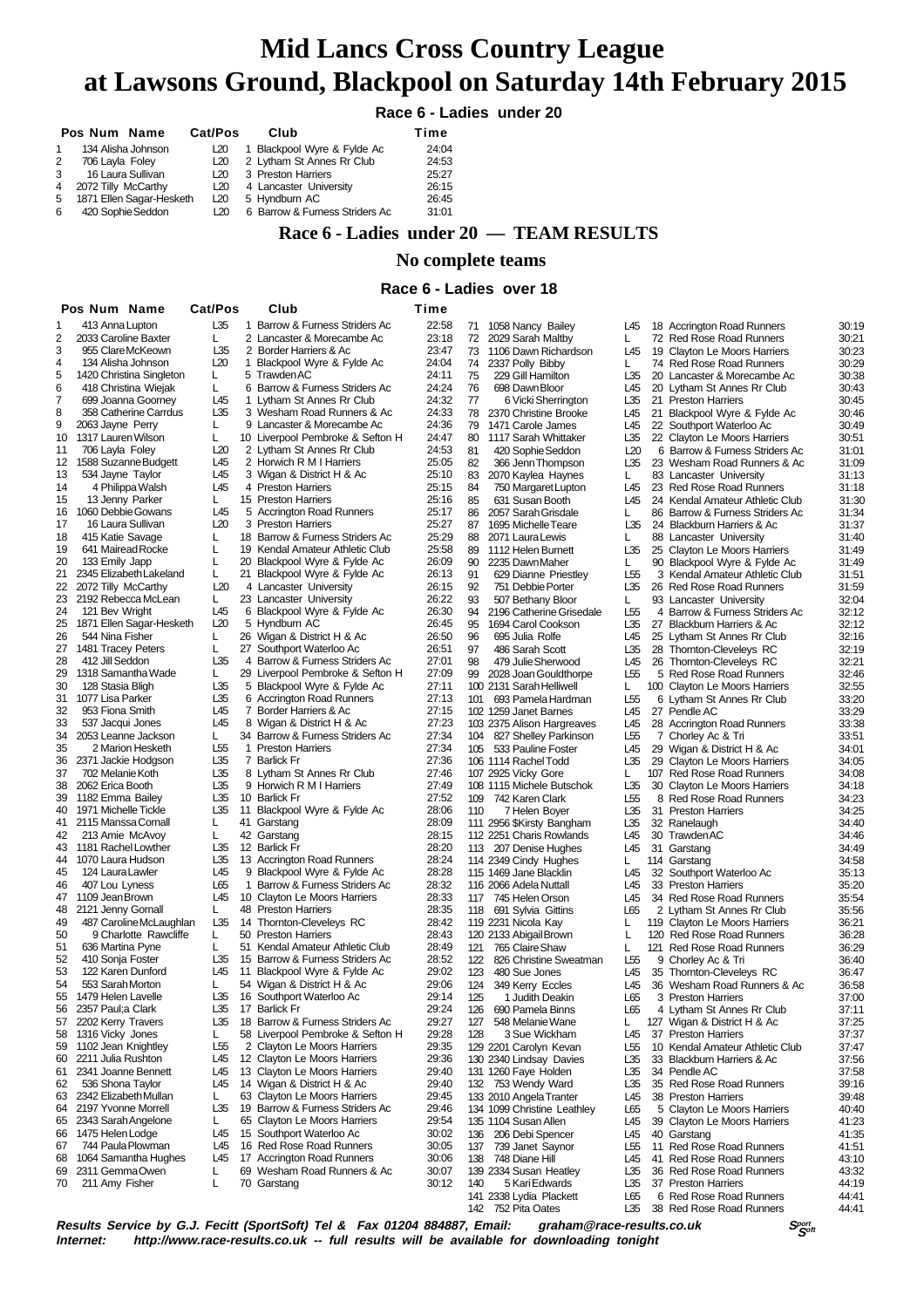**Race 6 - Ladies over 18 — TEAM RESULTS NOTE: Unattached and non-counters are DELETED before teams are calculated**

1 Barrow & Furness Striders Ac 25 — 1 Anna Lupton 6 Christina Wiejak 18 Katie Savage<br>2 Blackpool Wyre & Fylde Ac 3 45 — 4 Alisha Johnson 20 Emily Japp 21 Elizabeth Lakeland 2 Blackpool Wyre & Fylde Ac  $\begin{array}{l} 45 - 4 \text{ Alisha Johnson} \\ 20 \text{ EmilyJapp} \end{array}$  21 Elizabeth Lake<br>3 Preston Harriers  $\begin{array}{l} 46 - 14 \text{ Philippa Walsh} \\ 4 \text{ Uniifippa Walsh} \end{array}$  15 Jenny Parker 17 Laura Sullivan<br>4 Lytham St Annes Rr Club 55 - 7 Joanna G 3 Preston Harriers 46 — 14 Philippa Walsh 15 Jenny Parker 17 Laura Sullivan 4 Lytham St Annes Rr Club 55 — 7 Joanna Goorney 11 Layla Foley 37 Melanie Koth 5 Wigan & District H & Ac 72 — 13 Jayne Taylor 26 Nina Fisher 33 Jacqui Jones<br>6 Lancaster & Morecambe Ac 86 — 2 Caroline Baxter 9 Jayne Perry 75 Gill Hamilton 6 Lancaster & Morecambe Ac 86 — 2 Caroline Baxter 9 Jayne Perry 75 Gill Hamilton<br>7 Accrington Road Runners 91 — 16 Debbie Gowans 31 Lisa Parker 44 Laura Hudson 91 — 16 Debbie Gowans 31 Lisa Parker 44 Laura Hudsor<br>94 — 24 Bev Wright 30 Stasia Bligh 40 Michelle Tickle<br>97 — 10 Lauren Wilson 29 Samantha Wade 58 Vicky Jones 8 Blackpool Wyre & Fylde Ac 'B' 94 - 24 Bev Wright 30 Stasia Bligh 40 Michelle Tick<br>9 Liverpool Pembroke & Sefton H 97 - 10 Lauren Wilson 29 Samantha Wade 58 Vicky Jones 9 Liverpool Pembroke & Sefton H 97 — 10 Lauren Wilson 29 Samantha Wade 58 Vicky Jones<br>10 Barrow & Furness Striders 'B' 108 — 28 Jill Seddon 34 Leanne Jackson 46 Lou Lyness<br>11 Barlick Fr 118 — 36 Jackie Hodgson 39 EmmaBaile 10 Barrow & Furness Striders 'B' 108 - 28 Jill Seddon 34 Leanne Jackson 34 Leanne Jackson 34 Leanne Jackson 46 Louis 118 - 36 Jackie Hodgson 39 Emma Bailey 11 Barlick Fr 118 Contract Trumber 118 - 36 Jackie Hodgson 39 Emma Bailey 43 Rachel Lowther<br>12 Lancaster University 128 - 22 Tilly McCarthy 23 Rebecca McLean 83 Kaylea Haynes 12 Lancaster University 128 — 22 Tilly McCarthy 23 Rebecca McLean 83 Kaylea Haynes<br>13 Preston Harriers 18 133 — 35 Marion Hesketh 48 Jenny Gornall 50 Charlotte Rawcliffe 13 Preston Harriers (B' 133 — 35 Marion Hesketh 148 Jenny Gornall 50 Charlotte Rawcliffe<br>14 Southport Waterloo Ac 148 — 27 Tracey Peters 55 Helen Lavelle 66 Helen Lodge 15 Garstang 153 — 41 Manssa Cornall 42 Amie McAvoy 70 Amy Fisher 16 Kendal Amateur Athletic Club 155 — 19 Mairead Rocke 51 Martina Pyne 85 Susan Booth 16 Kendal Amateur Athletic Club 155 — 19 Mairead Rocke 51 Martina Pyne 85 Susan Booth<br>17 Wesham Road Runners & Ac 159 — 8 Catherine Carrdus 69 Gemma Owen 82 Jenn Thompson<br>18 Clayton Le Moors Harriers 166 — 47 Jean Brown 59 18 Clayton Le Moors Harriers 166 — 47 Jean Brown 59 Jean Knightley 60 Julia Rushton<br>19 Clayton Le Moors Harriers 167 189 — 61 Joanne Bennett 63 Elizabeth Mullan 65 Sarah Angelone<br>20 Red Rose Road Runners 213 — 67 Paula Plo 19 Clayton Le Moors Harriers 'B' 189 — 61 Joanne Bennett 63 Elizabeth Mullan 65 Sarah Maltby<br>Red Rose Road Runners 213 — 67 Paula Plowman 72 Sarah Maltby 20 Red Rose Road Runners 213 — 67 Paula Plowman 22 Sarah Maltby 74 Polly Bibby<br>21 Wigan & District H & Ac 'B' 221 — 54 Sarah Morton 62 Shona Taylor 105 Pauline Foster 21 Wigan & District H & Ac 'B' 221 - 54 Sarah Morton 62 Shona Taylor 105 Pauline Foster<br>22 Accrington Road Runners 'B' 242 - 68 Samantha Hughes 71 Nancy Bailey 103 Alison Hargreaves<br>23 Thomton-Clevelevs RC 244 - 49 Carolin 22 Accrington Road Runners 'B'<br>23 Thornton-Cleveleys RC <sup>244</sup> Thomas Caroline McLaughlan 97 Sarah Scott 98 Julie Sherwood<br>
23 The Dawn Bloor 96 Julia Rolfe 901 Pamela Hardman 24 Lytham St Annes Rr Club 'B' 273 - 76 Dawn Bloor 96 Julia Rolfe 101 Pamela Hardman<br>25 Red Rose Road Runners 'B' 275 - 84 Margaret Lupton 92 Debbie Porter 99 Joan Gouldthorpe 275 — 84 Margaret Lupton 92 Debbie Porter 99 Joan Gouldthorp<br>311 — 87 Michelle Teare 95 Carol Cookson 129 Lindsay Davies 26 Blackburn Harriers & Ac 311 — 87 Michelle Teare 95 Carol Cookson 129 Lindsay Davie<br>27 Garstang 'B' 360 — 112 Denise Hughes 113 Cindy Hughes 135 Debi Spencer 360 —112 Denise Hughes

 **Race 6 - Ladies over 35 — TEAM RESULTS**

- 
- 
- 14 Red Rose Road Runners<br>15 Accrington Road Runners<br>16 Thomton-Cleveleys RC
- 
- 
- 
- 
- 
- 
- 
- **NOTE: Unattached and non-counters are DELETED before teams are calculated** 1 Barrow & Furness Striders Ac 35 - 1 Anna Lupton 10 Jill Seddon 24 Lou Lyness<br>
Blackpool Wyre & Fylde Ac 36 - 40 - 9 Bev Wright 11 Stasia Bligh 20 Michelle Tickle<br>
Accrington Road Runners 42 - 8 Debbie Gowans 12 Lisa Park 2 Blackpool Wyre & Fylde Ac  $40 - 9$  Bev Wright 11 Stasia Bligh 20 Michelle Tickle 3 Accrington Road Runners 42 — 8 Debbie Gowans 12 Lisa Parker 22 Laura Hudson 4 Wigan & District H & Ac 55 — 6 Jayne Taylor 14 Jacqui Jones 55 Shona Taylor<br>5 Barlick Fr 55 — 6 Jayne Taylor 14 Jacqui Jones 35 Shona Taylor<br>5 Barlick Fr 5 — 16 Jackie Hodgson 19 Emma Bailey 21 Rachel Lowther 5 Barlick Fr 56 — 16 Jackie Hodgson 19 Emma Bailey 21 Rachel Lowther St Annes Rr Club<br>
6 Sa — 3 Joanna Goorney 17 Melanie Koth 43 Dawn Bloor 6 Lytham St Annes Rr Club  $63 - 3$  Joanna Goorney 17 Melanie Koth 43 Danna Bloom Bloom Bloom Bloom Bloom Bloom Bloom Bloom Bloom Bloom Bloom Bloom Bloom Bloom Bloom Bloom Bloom Bloom Bloom Bloom Bloom Bloom Bloom Bloom Bloo  $\begin{array}{lll} 66 & -7 & \text{PhilippaWalsh} \\ 90 & -25 & \text{Jean Brown} \\ 94 & -27 & \text{Sonja Foster} \\ \end{array} \qquad \begin{array}{lll} 15 & \text{Marion Hesketh} \\ 32 & \text{Jean Knightley} \\ 31 & \text{Kerry Travers} \end{array} \qquad \begin{array}{lll} 33 & \text{Julia Rushton} \\ 36 & \text{Yvonne Morrell} \\ \end{array}$ 8 Clayton Le Moors Harriers 90 — 25 Jean Brown 32 Jean Knightley 33 Julia Rushton 9 Barrow & Furness Striders 'B' 94 - 27 Sonja Foster 31 Kerry Travers 36 Yvonne Morrell 10 Blackpool Wyre & Fylde Ac 'B' 96 — 23 Laura Lawler 28 Karen Dunford 45 Christine Brooke<br>11 Southport Waterloo Ac 112 — 29 Helen Lavelle 37 Helen Lodge 46 Carole James 11 Southport Waterloo Ac 112 — 29 Helen Lavelle 37 Helen Lodge 46 Carole James<br>12 Clayton Le Moors Harriers 'B' 122 — 34 Joanne Bennett 41 Dawn Richardson 47 Sarah Whittaker 12 Clayton Le Moors Harriers 'B' 122 - 34 Joanne Bennett 41 Dawn Richardson 47 Sarah Whitta<br>13 Wesham Road Runners & Ac 130 - 4 Catherine Carrdus 48 Jenn Thompson 78 Kerry Eccles 13 Wesham Road Runners & Ac 130 — 4 Catherine Carrdus 48 Jenn Thompson 78 Kerry Eccles<br>14 Red Rose Road Runners 141 — 38 Paula Plowman 49 Margaret Lupton 54 Debbie Porter 14 Red Rose Rose Road Runners 2008 141 - 38 Paula Plowman 49 Margaret Lupton 54 Debbie Porter<br>
142 - 39 Samantha Hughes 40 Nancy Bailey 63 Alison Hargreaves<br>
143 - 26 Caroline McLaughlan 58 Sarah Scott 59 Julie Sherwood 16 Thornton-Cleveleys RC 143 — 26 Caroline McLaughlan 58 Sarah Scott 59 Julie Sherwood<br>17 Kendal Amateur Athletic Club 185 — 50 Susan Booth 53 Dianne Priestley 82 Carolyn Kevan 17 Kendal Amateur Athletic Club 185 — 50 Susan Booth 53 Dianne Priestley 82 Carolyn Kevan 18 Blackburn Harriers & Ac 190 — 51 Michelle Teare 56 Carol Cookson 83 Lindsay David 18 Blackburn Harriers & Ac 190 — 51 Michelle Teare 56 Carol Cookson 83 Lindsay David Lytham St Annes Rr Club 'B' 193 — 57 Julia Rolfe 61 Pamela Hardman 75 Sylvia Gittins<br>
Red Rose Road Runners 'B' 202 — 60 Joan Gouldthorpe 68 Karen Clark 74 Helen Orson<br>
Preston Harriers 'B' 221 — 69 Helen Bover 73 Adela Nu 20 Red Rose Road Runners 'B' 202 — 60 Joan Gouldthorpe 68 Karen Clark<br>21 Preston Harriers 'B' 221 — 69 Helen Boyer 73 Adela Nuttall
	- 22 Dreston Boyer
	-
- 

### **Race 6 - Ladies over 45 — TEAM RESULTS**

#### **NOTE: Unattached and non-counters are DELETED before teams are calculated**

1 Wigan & District H & Ac 28 — 3 Jayne Taylor 8 Jacqui Jones 17 Shona Taylor

- 
- 
- 
- 
- 
- 
- 
- 
- 
- 
- 
- 12 Red Rose Road Runners 12 137 38 Karen Clark 43 Helen Orson 56 Janet Saynor<br>13 Preston Harriers 18' 150 48 Judith Deakin 50 Sue Wickham 52 Angela Tranter  $150 - 48$  Judith Deakin
- 2 Blackpool Wyre & Fylde Ac 29 6 Bev Wright 10 Laura Lawler 13 Karen Dunford 3 Clayton Le Moors Harriers 41 12 Jean Brown 14 Jean Knightley 15 Julia Rushton 4 Accrington Road Runners 46 — 5 Debbie Gowans 20 Samantha Hughes 21 Nancy Bailey<br>5 Lytham St Annes Rr Club 54 — 1 Joanna Goomey 23 Dawn Bloor 30 Julia Rolfe 5 Lytham St Annes Rr Club 54 — 1 Joanna Goorney 23 Dawn Bloor 30 Julia Rolfe 6 Preston Harriers 55 — 4 Philippa Walsh 9 Marion Hesketh 42 Adela Nuttall 7 Red Rose Road Runners 77 — 19 Paula Plowman 26 Margaret Lupton 32 Joan Gouldthorpe 8 Southport Waterloo Ac 684 — 18 Helen Lodge 25 Carole James 41 Jane Blacklin 9 Clayton Le Moors Harriers 'B' 91 - 16 Joanne Bennett 22 Dawn Richardson 53 Christine Leathley<br>10 Kendal Amateur Athletic Club 106 - 27 Susan Booth 28 Dianne Priestley 51 Carolyn Kevan<br>11 Lytham St Annes Rr Club 'B' 126 -10 Kendal Amateur Athletic Club 106 — 27 Susan Booth 28 Dianne Priestle<br>11 Lytham St Annes Rr Club 18' 126 — 33 Pamela Hardman 44 Sylvia Gittins 11 11 11 12 Diamne Priestley<br>
11 126 — 33 Pamela Hardman 44 Sylvia Gittins 49 Pamela Binns<br>
11 137 — 38 Karen Clark 43 Helen Orson 56 Janet Saynor
	-
	-
	- **Race 6 Ladies over 55 TEAM RESULTS**

#### **NOTE: Unattached and non-counters are DELETED before teams are calculated**

1 Lytham St Annes Rr Club 30 — 7 Pamela Hardman 10 Sylvia Gittins 13 Pamela Binns 2 Red Rose Road Runners 31 — 6 Joan Gouldthorpe 9 Karen Clark 16 Janet Saynor

 **Race 6 - Ladies over 65 — TEAM RESULTS No complete teams**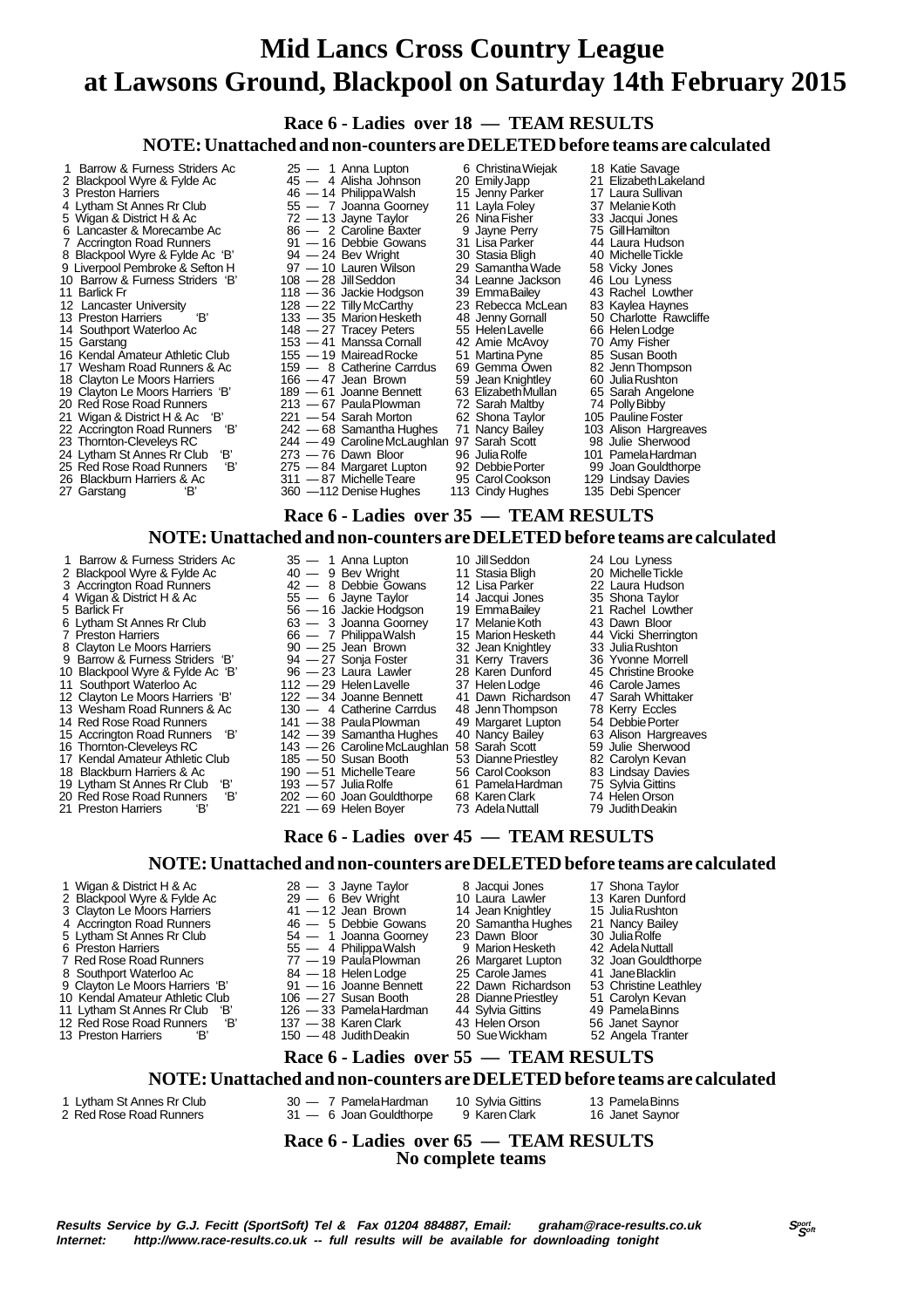# **Senior Men — FINAL RESULTS (\$=non-counter)**

|          | Pos Num Name                              | Cat/Pos         | Club                                                                      | Time           |            |                                                      |                                    |              |                                                             |                |
|----------|-------------------------------------------|-----------------|---------------------------------------------------------------------------|----------------|------------|------------------------------------------------------|------------------------------------|--------------|-------------------------------------------------------------|----------------|
| 1        | 984 James Douglas                         |                 | Border Harriers & Ac                                                      | 32:30          | 86         | 873 Dave Biddulph                                    | V40                                |              | 23 Chorley Ac & Tri                                         | 41:18          |
| 2        | 2215 Chris Steele                         |                 | <b>Team North Cumbria</b>                                                 | 33:19          | 87         | 780 Ken Addison                                      | V <sub>50</sub>                    |              | 9 Red Rose Road Runners                                     | 41:20          |
| 3        | 668 Alasdair Russell                      |                 | Kendal Amateur Athletic Club                                              | 33:42          | 88         | 813 Ben Donoghue                                     |                                    |              | <b>Red Rose Road Runners</b>                                | 41:20          |
| 4        | 1204 Chris Singleton                      |                 | <b>Barlick Fr</b>                                                         | 34:08          | 89         | 2351 John Tredgett                                   | V50                                |              | 10 Kendal Amateur Athletic Club                             | 41:25          |
| 5<br>6   | 1576 Gary Shaw<br>87 David Rigby          | V40             | 1 Burnley Ac<br><b>Preston Harriers</b>                                   | 34:17<br>34:40 | 90<br>91   | 84 Andy Grimshaw<br>2090 Alex Cran                   | V40                                |              | <b>Preston Harriers</b><br>24 Clayton Le Moors Harriers     | 41:28<br>41:32 |
| 7        | 1733 Mat Nuttall                          | V40             | 2 Blackburn Harriers & Ac                                                 | 35:00          | 92         | 438 Ian Sadler                                       | V40                                |              | 25 Barrow & Furness Striders Ac                             | 41:32          |
| 8        | 454 Jed Bartlett                          |                 | Barrow & Furness Striders Ac                                              | 35:02          | 93         | 1518 Peter Roome                                     | V <sub>50</sub>                    | 11           | Southport Waterloo Ac                                       | 41:35          |
| 9        | 1211 Nick Treitl                          |                 | <b>Barlick Fr</b>                                                         | 35:05          | 94         | 2953 \$Andy Unsworthy                                | V40                                |              | 26 Unattached                                               | 41:44          |
| 10       | 516 Tom Roethenbaugh                      |                 | Lancaster University                                                      | 35:06          | 95         | 1193 Derek Walkden                                   | V40                                |              | 27 Barlick Fr                                               | 41:46          |
| 11       | 452 Phil Waite<br>2347 Callum Grant       | U <sub>20</sub> | Barrow & Furness Striders Ac<br>1 Liverpool Harriers & Ac                 | 35:10<br>35:18 | 96         | 2141 Michael Hogan                                   | V40                                | 28           | Clayton Le Moors Harriers                                   | 41:50          |
| 12       | 13 1224 James Craig                       |                 | <b>Barlick Fr</b>                                                         | 35:25          | 97<br>98   | 402 Steve Myerscough<br>877 Phil Iddon               | V40<br>V40                         | 29           | Wesham Road Runners & Ac<br>30 Chorley Ac & Tri             | 41:55<br>41:57 |
| 14       | 2366 Tim Raynes                           |                 | Blackburn Harriers & Ac                                                   | 35:35          | 99         | 591 Paul Bryers                                      |                                    |              | Wigan & District H & Ac                                     | 42:01          |
| 15       | 433 Bob Atkinson                          | V <sub>50</sub> | 1 Barrow & Furness Striders Ac                                            | 35:42          |            | 100 1613 Garry Chadderton                            |                                    |              | V50 12 Horwich R M I Harriers                               | 42:04          |
| 16       | 1627 Alastair Murray                      |                 | Horwich R M I Harriers                                                    | 35:49          | 101        | 524 Tom Walker                                       |                                    |              | Lancaster University                                        | 42:09          |
| 17       | 73 Gethin Butler                          | V40             | 3 Preston Harriers                                                        | 35:59          |            | 102 1446 Jamie Osborne                               |                                    |              | <b>Trawden AC</b>                                           | 42:14          |
| 18<br>19 | 1209 Ian Livesey<br>1338 James Loftus     | U20             | <b>Barlick Fr</b><br>2 Liverpool Pembroke & Sefton H                      | 36:13<br>36:17 | 104        | 103 2036 Anthony Durkin                              |                                    |              | <b>Red Rose Road Runners</b>                                | 42:15          |
| 20       | 938 Dave Fulford                          |                 | Glaxo Hoad Hill Harriers                                                  | 36:18          | 105        | 515 Nicholas Barton<br>376 John Collier              | V60                                |              | Lancaster University<br>1 Wesham Road Runners & Ac          | 42:18<br>42:18 |
| 21       | 80 Christopher Tully                      |                 | <b>Preston Harriers</b>                                                   | 36:18          |            | 106 1506 Rob Johnson                                 | V50                                |              | 13 Southport Waterloo Ac                                    | 42:23          |
| 22       | 78 Jon Green                              |                 | <b>Preston Harriers</b>                                                   | 36:22          |            | 107 939 Cian Nutt                                    |                                    |              | Glaxo Hoad Hill Harriers                                    | 42:28          |
| 23       | 2378 Tom Brester                          |                 | <b>Clayton Le Moors Harriers</b>                                          | 36:23          |            | 108 2142 David McGuigan                              |                                    |              | Kendal Amateur Athletic Club                                | 42:30          |
| 24       | 1742 Christopher Davies                   |                 | Blackburn Harriers & Ac                                                   | 36:23          | 109        | 530 Ben Francis                                      |                                    |              | U20 11 Lancaster University                                 | 42:30          |
| 25<br>26 | 2084 Breton Holdsworth<br>999 Neil Orr    | V40<br>U20      | 4 Clayton Le Moors Harriers                                               | 36:27<br>36:29 | 110        | 657 John Jones<br>221 Richard Jones                  | V50                                |              | 14 Kendal Amateur Athletic Club                             | 42:43          |
| 27       | 1524 David Hamilton                       | V <sub>40</sub> | 3 Border Harriers & Ac<br>5 Southport Waterloo Ac                         | 36:31          | 111<br>112 | 64 William Johnstone                                 | V50                                |              | Garstang<br>15 Preston Harriers                             | 42:43<br>42:44 |
| 28       | 1626 Gareth Booth                         | V40             | 6 Horwich R M I Harriers                                                  | 36:33          |            | 113 2380 David Everson                               | V40                                |              | 31 Blackpool Wyre & Fylde Ac                                | 42:48          |
| 29       | 2112 Mark Chippendale                     | V40             | 7 Blackburn Harriers & Ac                                                 | 36:36          |            | 114 2320 Tunde Buraimo                               | V <sub>40</sub>                    |              | 32 Preston Harriers                                         | 42:52          |
| 30       | 460 Ross Campbell                         | U20             | 4 Barrow & Furness Striders Ac                                            | 36:40          |            | 115 1894 Peter Sagar                                 | V <sub>50</sub>                    |              | 16 Hyndburn AC                                              | 42:55          |
| 31       | 1623 Andy Lloyd                           | V40             | 8 Horwich R M I Harriers                                                  | 36:47          |            | 116 432 Pete Willacy                                 | V50                                |              | 17 Barrow & Furness Striders Ac                             | 43:00          |
| 32       | 607 Daniel Gray                           |                 | Wigan & District H & Ac                                                   | 36:48          |            | 117 2292 Roy Tomlinson                               | V <sub>55</sub>                    | $\mathbf{1}$ | Thornton-Cleveleys RC                                       | 43:03          |
| 33<br>34 | 174 John Wright<br>441 Pat Miller         | V40<br>V40      | 9 Blackpool Wyre & Fylde Ac<br>10 Barrow & Furness Striders Ac            | 36:48<br>36:58 |            | 118 2107 John Griffiths<br>119 2116 Warren Crook     | V <sub>50</sub><br>V <sub>50</sub> |              | 18 Preston Harriers<br>19 Chorley Ac & Tri                  | 43:04<br>43:09 |
| 35       | 2293 Matthew Walsh                        |                 | Thornton-Cleveleys RC                                                     | 36:58          | 120        | 588 Darren Jackson                                   | V40                                |              | 33 Wigan & District H & Ac                                  | 43:16          |
| 36       | 2346 Shaun Barnsley                       |                 | <b>Preston Harriers</b>                                                   | 37:30          |            | 121 2113 Ian Crook                                   | V40                                |              | 34 Barrow & Furness Striders Ac                             | 43:18          |
| 37       | 2148 Ryan Stevenson                       |                 | Horwich R M I Harriers                                                    | 37:37          |            | 122 787 Philip Davidson                              | V <sub>50</sub>                    |              | 20 Red Rose Road Runners                                    | 43:20          |
| 38       | 2127 Daniel Hayes                         |                 | Blackpool Wyre & Fylde Ac                                                 | 37:46          |            | 123 2074 YuChi Lai                                   |                                    |              | Lancaster University                                        | 43:21          |
| 39       | 2327 Paul Massey                          | V40             | 11 Horwich R M I Harriers                                                 | 37:47          |            | 124 2294 David Barras                                |                                    |              | Thornton-Cleveleys RC                                       | 43:28          |
| 40<br>41 | 2285 Aaron Jarvis<br>85 Tony Livesey      | U20             | 5 Liverpool Pembroke & Sefton H<br><b>Preston Harriers</b>                | 37:50<br>38:02 |            | 125 870 Bill Beckett<br>126 1523 Paul Cain           | V40<br>V <sub>40</sub>             | 36           | 35 Chorley Ac & Tri<br>Southport Waterloo Ac                | 43:32<br>43:35 |
| 42       | 1226 Luke Maude                           |                 | <b>Barlick Fr</b>                                                         | 38:05          |            | 127 1612 Doug Fleming                                | V <sub>50</sub>                    |              | 21 Horwich R M I Harriers                                   | 43:42          |
| 43       | 1274 Joshua Ingham                        | U20             | 6 Pendle AC                                                               | 38:10          |            | 128 2926 \$John Houghton                             | V <sub>50</sub>                    |              | 22 Unattached                                               | 43:48          |
| 44       | 2379 Jacob Watson                         |                 | <b>Clayton Le Moors Harriers</b>                                          | 38:13          |            | 129 2153 John Wilcock                                | V <sub>50</sub>                    |              | 23 Clayton Le Moors Harriers                                | 43:50          |
| 45       | 2305 Kevin Davies                         | V <sub>50</sub> | 2 Clayton Le Moors Harriers                                               | 38:16          |            | 130 405 Elliot XCostello                             |                                    |              | Wesham Road Runners & Ac                                    | 43:52          |
| 46       | 76 Steve Hallas                           | V40             | 12 Preston Harriers                                                       | 38:24          |            | 131 1895 David Moynihan                              | V40                                |              | 37 Hyndburn AC                                              | 43:57          |
| 47<br>48 | 2212 William Sisson<br>1155 George Pier   | U20             | Kendal Amateur Athletic Club<br>7 Clayton Le Moors Harriers               | 38:28<br>38:30 | 133        | 132 2955 \$Paul Sparrow<br>941 Tom Southward         | V40                                |              | 38 Unattached<br>Glaxo Hoad Hill Harriers                   | 44:20<br>44:28 |
| 49       | 599 Gary Fitzpatrick                      |                 | Wigan & District H & Ac                                                   | 38:33          |            | 134 717 Terry Hellings                               | V60                                |              | 2 Lytham St Annes Rr Club                                   | 44:42          |
| 50       | 2381 Andrew Woodward                      |                 | Blackpool Wyre & Fylde Ac                                                 | 38:35          |            | 135 2369 John Boothman                               | V50                                |              | 24 Barlick Fr                                               | 45:00          |
| 51       | 401 Lee Barlow                            | V40             | 13 Wesham Road Runners & Ac                                               | 38:37          | 136        | 391 Christopher Moss                                 | V <sub>50</sub>                    |              | 25 Wesham Road Runners & Ac                                 | 45:03          |
| 52       | 972 Steve Angus                           | V40             | 14 Border Harriers & Ac                                                   | 38:39          | 137        | 879 Paul Bass                                        | V40                                |              | 39 Chorley Ac & Tri                                         | 45:05          |
| 53<br>54 | 503 Andy Fairbairn<br>988 Tom Nicolson    |                 | Thornton-Cleveleys RC<br>Border Harriers & Ac                             | 38:40<br>38:41 |            | 138 1148 Peter Booth                                 | V60                                |              | 3 Clayton Le Moors Harriers                                 | 45:09          |
| 55       | 673 Mark Sullivan                         | U20             | 8 Kendal Amateur Athletic Club                                            | 38:45          | 139<br>140 | 169 Gary Johnston<br>514 Nick Bell                   | V50                                |              | 26 Blackpool Wyre & Fylde Ac<br>Lancaster University        | 45:11<br>45:11 |
| 56       | 86 Richard Smith                          |                 | <b>Preston Harriers</b>                                                   | 39:03          | 141        | 167 Peter Broome                                     | V50                                |              | 27 Blackpool Wyre & Fylde Ac                                | 45:13          |
| 57       | 1098 Chris Walton                         |                 | <b>Accrington Road Runners</b>                                            | 39:05          |            | 142 2087 Andy Quinn                                  | V40                                |              | 40 Clayton Le Moors Harriers                                | 45:13          |
| 58       | 2137 Dave Motley                          |                 | <b>Clayton Le Moors Harriers</b>                                          | 39:07          |            | 143 2356 Stuart Wallace                              |                                    |              | Barrow & Furness Striders Ac                                | 45:13          |
| 59       | 1199 Andrew Chew                          |                 | <b>Barlick Fr</b>                                                         | 39:08          | 144        | 799 Dave Maudsley                                    | V <sub>50</sub>                    |              | 28 Red Rose Road Runners                                    | 45:15          |
| 60<br>61 | 2067 Jack O'Kell<br>525 Tom Greaves       | U20<br>U20      | 9 Lancaster University<br>10 Lancaster University                         | 39:18<br>39:26 |            | 145 2119 Jeffrey Pickup<br>146 2377 Terence Westhead | V60<br>V50                         |              | 4 Clayton Le Moors Harriers<br>29 Blackpool Wyre & Fylde Ac | 45:18<br>45:25 |
| 62       | 2372 Robert Walsh                         | V40             | 15 Chorley Ac & Tri                                                       | 39:28          | 147        | 224 Simon Gora                                       |                                    |              | Garstang                                                    | 45:28          |
| 63       | 665 Stephen Potter                        |                 | Kendal Amateur Athletic Club                                              | 39:31          |            | 148 1739 John Cookson                                |                                    |              | V40 41 Blackburn Harriers & Ac                              | 45:31          |
| 64       | 186 Adam Weightman                        |                 | Blackpool Wyre & Fylde Ac                                                 | 39:34          | 149        | 816 John Naylor                                      |                                    |              | <b>Red Rose Road Runners</b>                                | 45:34          |
| 65       | 70 Neil McDonald                          |                 | V40 16 Preston Harriers                                                   | 39:36          |            | 150 1989 Ronald Hummelink                            |                                    |              | Lancaster & Morecambe Ac                                    | 45:40          |
| 66       | 1215 Andrew Carson                        |                 | <b>Barlick Fr</b>                                                         | 39:48          | 151        | 377 Alan Glasgow                                     | V60                                |              | 5 Wesham Road Runners & Ac                                  | 45:43          |
| 67<br>68 | 2367 Dan Hughes<br>2129 Richard Stevenson |                 | <b>Red Rose Road Runners</b><br>Clayton Le Moors Harriers                 | 39:48<br>39:49 | 152        | 811 Chris Brown<br>153 2135 Michael Brennand         | V40                                |              | <b>Red Rose Road Runners</b><br>42 Preston Harriers         | 45:52<br>46:05 |
| 69       | 2954 \$Neil Holding                       | V <sub>50</sub> | 3 West Pennine Runners                                                    | 39:54          | 154        | 718 Colin Laidlaw                                    | V <sub>50</sub>                    |              | 30 Lytham St Annes Rr Club                                  | 46:16          |
| 70       | 925 Gary Dover                            | V <sub>50</sub> | 4 Glaxo Hoad Hill Harriers                                                | 39:58          | 155        | 499 Ben Brennan                                      | V40                                |              | 43 Thomton-Cleveleys RC                                     | 46:43          |
| 71       | 382 Alex Rowe                             | V <sub>50</sub> | 5 Wesham Road Runners & Ac                                                | 40:04          | 156        | 384 Nigel Shepherd                                   | V <sub>50</sub>                    |              | 31 Wesham Road Runners & Ac                                 | 46:58          |
| 72       | 2068 Danni Tarrant                        |                 | Lancaster University                                                      | 40:07          | 157        | 661 Stephen Roberts                                  | V40                                |              | 44 Kendal Amateur Athletic Club                             | 47:02          |
| 73       | 1152 Carl Heliwell                        |                 | <b>Clayton Le Moors Harriers</b>                                          | 40:16          | 158        | 788 David Raynor                                     | V50                                |              | 32 Red Rose Road Runners                                    | 47:06          |
| 74       | 967 Kevin Hull                            | V <sub>50</sub> | 6 Border Harriers & Ac                                                    | 40:25<br>40:26 |            | 159 2208 Peter Browning                              | V <sub>50</sub>                    |              | 33 Clayton Le Moors Harriers                                | 47:07          |
| 75<br>76 | 2373 David Taylor<br>726 Neil Tate        |                 | Wesham Road Runners & Ac<br>Lytham St Annes Rr Club                       | 40:29          | 161        | 160 2296 Scott Boardman<br>660 Mark Walker           | V <sub>50</sub>                    |              | <b>Barlick Fr</b><br>34 Kendal Amateur Athletic Club        | 47:17<br>47:27 |
| 77       | 502 Martin Boswell                        | V40             | 17 Thornton-Cleveleys RC                                                  | 40:36          |            | 162 2206 David Scott                                 | V70                                |              | 1 Clayton Le Moors Harriers                                 | 47:31          |
| 78       | 586 Tim Pilkington                        | V40             | 18 Wigan & District H & Ac                                                | 40:38          | 163        | 725 Mark Selby                                       |                                    |              | Lytham St Annes Rr Club                                     | 47:38          |
| 79       | 934 Andy Jackson                          | V40             | 19 Glaxo Hoad Hill Harriers                                               | 40:40          | 164        | 864 Stephen Baker                                    | V50                                |              | 35 Chorley Ac & Tri                                         | 47:44          |
| 80       | 572 David Collins                         | V <sub>50</sub> | 7 Wigan & District H & Ac                                                 | 40:48          | 165        | 496 John Hickman                                     | V <sub>50</sub>                    |              | 36 Thornton-Cleveleys RC                                    | 47:47          |
| 81       | 439 Jamie Baron                           | V40             | 20 Barrow & Furness Striders Ac                                           | 40:53          |            | 166 2303 David Barnes                                | V <sub>55</sub>                    |              | 2 Horwich R M I Harriers                                    | 47:53          |
| 82<br>83 | 2266 Jonathan Pye<br>584 Mike Harris      | V40             | Clayton Le Moors Harriers<br>21 Wigan & District H & Ac                   | 40:58<br>41:03 |            | 167 2259 Michael McLoughlin<br>168 2376 David Banks  | V60<br>V <sub>50</sub>             |              | 6 Preston Harriers<br>37 Wigan & District H & Ac            | 48:15<br>48:22 |
| 84       | 795 Stu Cann                              | V <sub>50</sub> | 8 Red Rose Road Runners                                                   | 41:06          | 169        | 498 Stephen Browne                                   | V40                                |              | 45 Thornton-Cleveleys RC                                    | 48:37          |
| 85       | 937 Steve Young                           | V40             | 22 Glaxo Hoad Hill Harriers                                               | 41:09          |            | 170 2130 Dugald McCallum                             | V60                                |              | 7 Clayton Le Moors Harriers                                 | 48:42          |
|          |                                           |                 | Results Service by G.J. Fecitt (SportSoft) Tel & Fax 01204 884887, Email: |                |            | araham@race-results.co.uk                            |                                    |              | Sport                                                       |                |

Results Service by G.J. Fecitt (SportSoft) Tel & Fax 01204 884887, Email: graham@race-results.co.uk Sഞ്ഞ<br>Internet: http://www.race-results.co.uk -- full results will be available for downloading tonight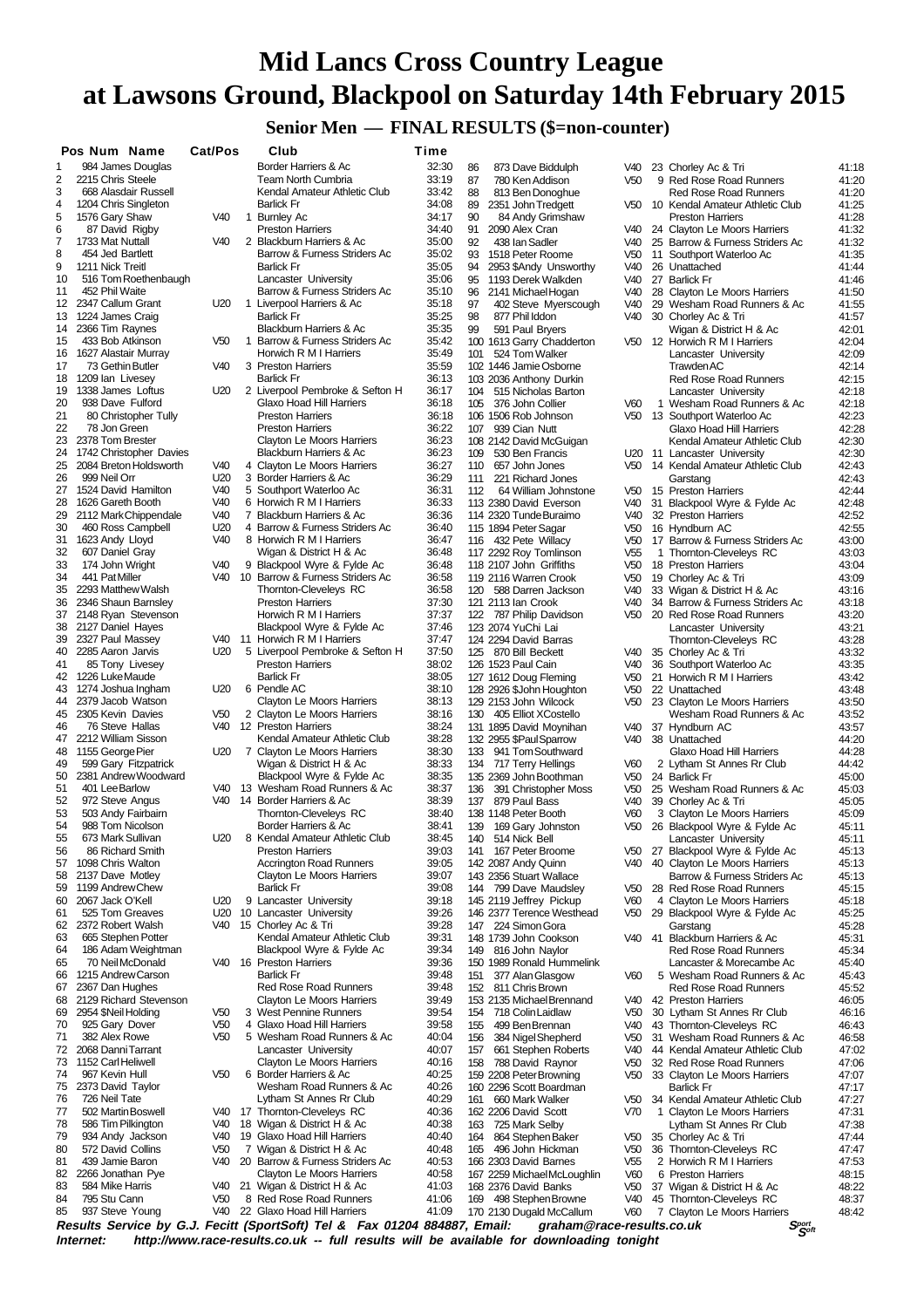| 171 505 Joseph Tyldesley |       | Thornton-Cleveleys RC                    | 48:57 |     | 185 374 Peter Bartlett |      | V60 10 Wesham Road Runners & Ac | 52:04   |
|--------------------------|-------|------------------------------------------|-------|-----|------------------------|------|---------------------------------|---------|
| 172 1738 Danny Teare     | V40.  | 46 Blackburn Harriers & Ac               | 49:07 | 186 | 165 Peter Gibson       | V60  | 11 Blackpool Wyre & Fylde Ac    | 52:38   |
| 59 Michael Brown<br>173  | V50   | 38 Preston Harriers                      | 49:36 |     | 187 2123 Mike Pent     |      | V50 43 Lancaster & Morecambe Ac | 53:02   |
| 174 2009 Andrew Tranter  | V40.  | 47 Preston Harriers                      | 49:40 |     | 188 656 Peter Ackland  | V50  | 44 Kendal Amateur Athletic Club | 53:39   |
| 175 821 Barry Wheeler    |       | Red Rose Road Runners                    | 50:01 |     | 189 2080 Simon Scarr   | V50  | 45 Blackpool Wyre & Fylde Ac    | 54:08   |
| 176 2352 Oliver Hirsh    |       | V40 48 Lytham St Annes Rr Club           | 50:12 |     | 190 2095 Ted Orrell    | V70  | 2 Clayton Le Moors Harriers     | 54:09   |
| 177 2275 Jon Wright      |       | V <sub>50</sub> 39 Red Rose Road Runners | 50:23 |     | 191 2006 Jon Rovle     |      | V40 51 Red Rose Road Runners    | 54:27   |
| 178 807 Anthony Murphy   | V40.  | 49 Red Rose Road Runners                 | 50:24 | 192 | 163 Alan Wilkinson     | V60  | 12 Blackpool Wyre & Fylde Ac    | 54:54   |
| 179 170 Peter Singleton  | V50.  | 40 Blackpool Wyre & Fylde Ac             | 50:29 |     | 193 171 Jeffrey Wright | V50  | 46 Blackpool Wyre & Fylde Ac    | 55:06   |
| 180 375 Phil Leaver      | V60 - | 8 Wesham Road Runners & Ac               | 50:42 |     | 194 1192 James Stead   |      | V40 52 Barlick Fr               | 55:08   |
| 181 390 Russell Mabbett  | V50.  | 41 Wesham Road Runners & Ac              | 50:57 |     | 195 2140 Robert Hirst  | V60  | 13 Clavton Le Moors Harriers    | 57:00   |
| 182 2322 Dominic Tuanrov | V40.  | 50 Southport Waterloo Ac                 | 51:25 |     | 196 1198 Robert Whipp  | V40. | 53 Barlick Fr                   | 57:31   |
| 183 1604 Pete Bland      | V60   | 9 Horwich R M I Harriers                 | 51:37 |     | 197 798 Warren Hoyce   | V50  | 47 Red Rose Road Runners        | 59:39   |
| 184 1190 Robert Jackson  | V50.  | 42 Barlick Fr                            | 51:42 | 198 | 158 John Winters       | V70  | 3 Blackpool Wyre & Fylde Ac     | 1:02:00 |
|                          |       |                                          |       |     |                        |      |                                 |         |

#### **Senior Men — TEAM RESULTS**

### **NOTE: Unattached and non-counters are DELETED before teams are calculated**

| 1 Preston Harriers              | 143 - 6 David Ridby       | 17 Gethin Butler    | 21 ChristopherTully        | 22 JonGreen          | 36 ShaunBamsley      | 41 TonyLivesey              |
|---------------------------------|---------------------------|---------------------|----------------------------|----------------------|----------------------|-----------------------------|
| 2 Barlick Fr                    | 145 - 4 ChrisSingleton    | 9 NickTreit         | 13 JamesCraig              | 18 IanLivesey        | 42 LukeMaude         | 59 AndrewChew               |
| 3Barrow&FumessStridersAc        | 178 - 8 JedBartlett       | 11 PhilWaite        | 15 BobAtkinson             | 30 RossCampbell      | 34 PatMiller         | 80 JamieBaron               |
| 4 Clayton LeMoors Harriers      | $243 - 23$ TomBrester     | 25 BretonHoldsworth | 44 Jacob Watson            | 45 KevinDavies       | 48 GeorgePier        | 58 DaveMotley               |
| 5 Horwich RMI Harriers          | 249 - 16 AlastairMurrav   | 28 GarethBooth      | 31 AndyLloyd               | 37 RyanStevenson     | 39 PaulMassey        | 98 GanyChadderton           |
| 6 Kendal Amateur Athletic Club  | 362 - 3 AlasdairRussell   | 47 WilliamSisson    | 55 MarkSullivan            | 63 StephenPotter     | 88 John Tredgett     | 106 DavidMcGuician          |
| 7BlackbumHamers&Ac              | 386 - 7 MatNuttall        | 14 TimRaynes        | 24 ChristopherDavies       | 29 MarkChippendale   | 144 JohnCookson      | 168 DannyTeare              |
| 8 Lancaster University          | 403 - 10 TomRoethenbaugh  | 60 JackO'Kell       | <b>TomGreaves</b><br>61    | 71 DanniTarrant      | 99 TomWalker         | 102 NicholasBarton          |
| 9 Wigan & District H & Ac       | $416 - 32$ DanielGrav     | 49 GarvFitzpatrick  | 77 TimPilkinaton           | 79 DavidCollins      | 82 MikeHarris        | 97 PaulBrvers               |
| 10 Blackpool Wyre& Fylde Ac     | 431 - 33 John Wright      | 38 DanielHayes      | 50 AndrewWoodward          | 64 AdamWeightman     | 111 DavidEverson     | 135 GaryJohnston            |
| 11 Preston Harriers 'B'         | 478 - 46 SteveHallas      | 56 RichardSmith     | 65 NeilMcDonald            | 89 AndyGrimshaw      | 110 WilliamJohnstone | 112 TundeBuraimo            |
| 12 Glaxo Hoad Hill Harriers     | 485 - 20 DaveFulford      | 69 GaryDover        | 78 AndyJackson             | 84 SteveYoung        | 105 CianNutt         | TomSouthward<br>129         |
| 13WeshamRoadRunners&Ac          | 520 - 51 LeeBarlow        | 70 AlexRowe         | 74 DavidTavlor             | 95 StevelViverscough | 103 John Collier     | 127 ElliotXCostello         |
| 14 Clayton LeMoors Harriers 'B' | 531 - 68 RichardStevenson | 72 CarlHeliwell     | <b>JonathanPve</b><br>81   | 90 AlexCran          | 94 MichaelHogan      | 126 John Wilcock            |
| 15 Red Rose Road Runners        | $544 - 67$ DanHughes      | 83 StuCann          | 86 KenAddison              | 87 BenDonoghue       | 101 AnthonyDurkin    | 120 PhilipDavidson          |
| 16Thomton-CleveleysRC           | 552 - 35 Matthew Walsh    | 53 AndyFairbaim     | 76 MartinBoswell           | 115 RoyTomlinson     | 122 DavidBarras      | 151 BenBrennan              |
| 17 Chorley Ac& Tri              | 616 - 62 RobertWalsh      | 85 DaveBiddulph     | 96 Phillddon               | 117 WarrenCrook      | 123 BillBeckett      | 133<br>PaulBass             |
| ʻR'<br>18 Barlick Fr            | 816 - 66 AndrewCarson     | 93 DerekWalkden     | <b>JohnBoothman</b><br>131 | 156 ScottBoardman    | 180 Robert Jackson   | 190 JamesStead              |
| 19 Red Rose Road Runners 'B'    | 931 - 140 DaveMaudslev    | 145 JohnNavior      | 148 ChrisBrown             | 154 DavidRavnor      | 171 BanWheeler       | 173 JonWright               |
| 20 Wesham Road Runners & Ac 'B' | 965-132 ChristopherMoss   | 147 AlanGlasgow     | 152 NigelShepherd          | 176 PhilLeaver       | 177 RussellMabbett   | <b>PeterBartlett</b><br>181 |
| 21 BlackpoolWyre&FyldeAc'B'     | 1009 - 137 PeterBroome    | 142 TerenceWesthead | 175 PeterSingleton         | 182 PeterGibson      | 185 SimonScarr       | 188 AlanWilkinson           |

#### **Senior Men under 20**

|   | Pos Num Name       | <b>Cat/Pos</b> | Club                                | Time    |      |                   |                                    |       |
|---|--------------------|----------------|-------------------------------------|---------|------|-------------------|------------------------------------|-------|
|   | 2347 Callum Grant  |                | U20 1 Liverpool Harriers & Ac       | 35:18 7 |      | 1155 George Pier  | U20 7 Clayton Le Moors Harriers    | 38:30 |
|   | 1338 James Loftus  |                | U20 2 Liverpool Pembroke & Sefton H | 36:17 8 |      | 673 Mark Sullivan | U20 8 Kendal Amateur Athletic Club | 38:45 |
|   | 999 Neil Orr       |                | U20 3 Border Harriers & Ac          | 36:29   | -9   | 2067 Jack O'Kell  | U20 9 Lancaster University         | 39:18 |
| 4 | 460 Ross Campbell  |                | U20 4 Barrow & Furness Striders Ac  | 36:40   | 10   | 525 Tom Greaves   | U20 10 Lancaster University        | 39:26 |
|   | 2285 Aaron Jarvis  |                | U20 5 Liverpool Pembroke & Sefton H | 37:50   | - 11 | 530 Ben Francis   | U20 11 Lancaster University        | 42:30 |
|   | 1274 Joshua Ingham |                | U20 6 Pendle AC                     | 38:10   |      |                   |                                    |       |

### **Senior Men under 20 — TEAM RESULTS**

#### **NOTE: Unattached and non-counters are DELETED before teams are calculated**

1 Lancaster University 30 — 9 Jack O'Kell 10 Tom Greaves 11 Ben Francis

## **Senior Men (Vets) over 40 — TEAM RESULTS**

#### **NOTE: Unattached and non-counters are DELETED before teams are calculated**

- 
- 
- 
- 
- 
- 
- 
- 9 Blackburn Harriers & Ac  $170 2$  Mat Nuttal<br>10 Red Rose Road Runners  $181 28$  Stu Cann
- 
- 12 Thornton-Cleveleys RC 229 22 Martin Boswell 49 Roy Tomlinson 75 Ben Brennan 83 John Hickman
- 13 Kendal Amateur Athletic Club 232 32 John Tredgett 43 John Jones 77 Stephen Roberts 80 Mark Walker
- 
- 
- 
- 
- 18 Blackpool Wyre & Fylde Ac 'B' 372 70 Terence Westhead 95 Peter Singleton 102 Peter Singleton 10<br>19 Red Rose Road Runners 'B' 372 78 David Raynor 103 Jon Wright
- 

2 Barrow & Furness Striders Ac  $\begin{array}{r} 74 \rightarrow 3 \end{array}$  Bob Atkinson 11 Pat Miller 26 Jamie Baron 34 Ian Sadler 3 Preston Harriers 36  $\rightarrow$  4 Gethin Butler 14 Steve Hallas 18 Neil McDonald 44 William Johnstone 3 Preston Harriers 80 — 4 Gethin Butler 14 Steve Hallas 18 Neil McDonald 44 William Johnstone 4 Clayton Le Moors Harriers 88 — 5 Breton Holdsworth 13 Kevin Davies 33 Alex Cran 37 Michael Hogan 5 Wesham Road Runners & Ac 114 — 15 Lee Barlow 20 Alex Rowe 38 Steve Myerscough 41 John Collier<br>6 Wigan & District H & Ac 127 — 23 Tim Pilkington 25 David Collins 27 Mike Harris 52 Darren Jackson<br>7 Chorlev Ac & Tri 137 — 1 6 Wigan & District H & Ac 127 — 23 Tim Pilkington 25 David Collins 27 Mike Harris 52 Darren Jackson 7 Chorley Ac & Tri **137 — 17 Robert Walsh 30 Dave Biddulph** 39 Phil Iddon 51 Warren Crook 8 Southport Waterloo Ac 139 — 137 — 17 Robert Walsh 30 Dave Biddulph 39 Phillddon 51 Warren Crook<br>
8 Southport Waterloo Ac 139 — 6 David Hamilton 35 Peter Roome 42 Rob Johnson 56 Paul Cain<br>
9 Blackburn Harriers & Ac 170 — 10 Red Rose Road Runners 181 — 28 Stu Cann 31 Ken Addison 54 Philip Davidson 68 Dave Maudsley

17 - 36 Derek Walkden 61 John Boothman 100 Robert Jackson 110 James Stead<br>172 - 70 Terence Westhead 95 Peter Singleton 102 Peter Gibson 105 Simon Scarr<br>172 - 78 David Raynor 93 Jon Wright 94 Anthony Murphy 107 Jon Royle

1 Horwich R M I Harriers **68 — 7 Gareth Booth** 9 Andy Lloyd 12 Paul Massey 40 Garry Chadderton<br>2 Barrow & Furness Striders Ac 74 — 3 Bob Atkinson 11 Pat Miller 26 Jamie Baron 34 Ian Sadler 11 Blackpool Wyre & Fylde Ac 186 — 10 John Wright 45 David Everson 65 Gary Johnston 66 Peter Broome<br>12 Thornton-Cleveleys RC 229 — 22 Martin Boswell 49 Roy Tomlinson 75 Ben Brennan 83 John Hickman<br>13 Kendal Amateur Athleti 12 Thomton-Cleveleys RC<br>
12 Thomton-Cleveleys RC<br>
13 Kendal Amateur Athletic Club<br>
13 Kendal Amateur Athletic Club<br>
14 Preston Harriers 'B' 254 — 46 Tunde Buraimo 50 John Griffiths 73 Michael Brennand 85 Michael McLoughlin 15 Clayton Le Moors Harriers 'B' 258 — 58 John Wilcock 64 Peter Booth 67 Andy Quinn 69 Jeffrey Pickup 16 Wesham Road Runners & Ac 'B' 306 — 62 Christopher Moss 72 Alan Glasgow 76 Nigel Shepherd 96 Phil Leaver 16 Wesham Road Runners & Ac 'B' 306 — 62 Christopher Moss 72 Alan Glasgow 76 Nigel Shepherd 96 Phil Leaver

- -
	-
	-
	-
	-
	-
- 19 Red Rose Rose Road Runners State Runners 102 Jon Royle